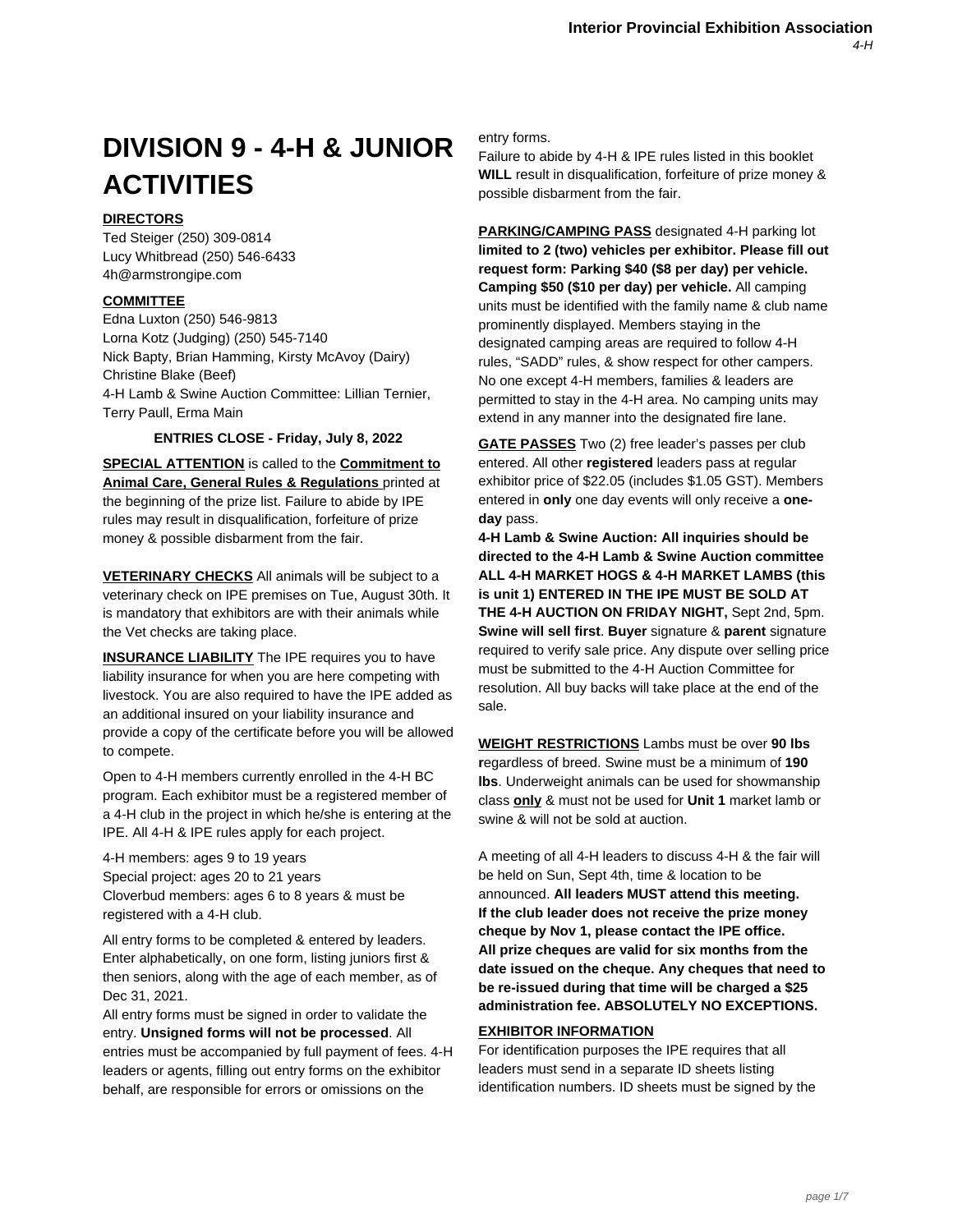leader. A photocopy of your project identification sheets to accompany your IPE entry forms.

Dairy & Llamas must supply Photo ID of the project animal. Entries **WILL** be checked against these ID sheets.

All 4-H projects to follow 4-H provincial specific project regulations. If entering open classes, please check that division for rules & regulations specific to your project.

**Dairy, swine, beef & sheep** must have correct government ID tags. (Pink Ketchum Kurl lock #3 is no longer an approved tag)

**Lamb & Swine** project must have a second identification number which must be in the form of a clearly identifiable **permanent tattoo.**

### **NO ENTRIES WILL BE ALLOWED IN BARNS UNLESS CLEARLY TAGGED, BANDED or TATTOOED.**

After being placed in the livestock barns the care of animals & preparation of animals for the show ring is to be carried out by the 4-H member **WITHOUT ADULT ASSISTANCE.**

During the placing of livestock classes, only 4-H members competing in the class will be allowed in the show ring.

In group classes any other person may be engaged as a showman, but not more than one person per animal to be allowed in the show ring. Failure to abide by above will result in 4-H members' disqualification.

In showmanship classes the participating 4-H club member must exhibit their own **current achievement project animal.** All animals entered in showmanship must be a registered 4-H project & be entered in their IPE project unit class. Previous year's project continued as project under new classification may not be exhibited in showmanship classes. If project has been changed before your deadline you must have documentation of approval from your district council. No dairy project animal may be replaced within **60** days of opening day of the IPE & **30** days prior for lamb & swine projects. All 4-H lambs will be subject to a veterinary inspection as per Division 7 requirements. All animals entering the barns should be properly vaccinated, dewormed, & deloused. No horns permitted on 4-H animals at the IPE. All stalls must be cleaned before 8am each day. No manure from the 4-H small or large livestock barns to be put out after the pile has been removed.

**PLEASE ENSURE THAT YOUR CLUB IS USING THE CORRECT 4-H NAME & EMBLEM:** 4-H guidelines #119. A copy of 4-H member/parent release form is to be submitted with entry forms. These are to be sealed in an envelope & will only be opened in case of an emergency. Leaders can pick up these forms on the Sunday evening

of the IPE.

It is the **members' responsibility** to take care of trophies received at the IPE. Please do not leave them in the barns or where they can be damaged. At the end of your awards day please return to the IPE office.

No exhibits or stall displays to be removed until after **10pm Sun,** Sept 4th, unless otherwise stated, except for beef clubs which leave **Thurs, Sept 1st at 4pm**. Removal of either, by a club will result in forfeiture of all prize money.

# **Move in times & move out times: these times are in place for safety reasons**

All livestock to be in barn by Tues, August 30th at 5pm unless otherwise stated.

Swine & lamb weigh in Tues, August 30th at 5:30pm **Dairy**: move in Thurs, Sept 1 after **8pm** for stall set up/decoration **only**, animals to move in Fri, Sept 2, 6am to 8am. Move out time after Sun, Sept 4 after **8pm**

**Photography, Cloverbuds, Educational Boards: NorVal Sports Centre**

**Drop off: Mon, Aug 29,** 5pm to 8pm **only. Pick up time:** Mon, Sept 5, 9am to 11am.

Judging will take place **Tues, Aug 30 ,** please do not park in the arena parking lot when dropping off entries, there will be exhibits setting up in that area.

**Poultry: Tues, August 30th,** 12pm to 8pm, **poultry barn only**

**NO** poultry exhibits to be removed before **Sun, Sept 4th, after** 8pm, no exceptions

**Beef:** move out time Thurs, Sept 1st at 4pm

**Swine:** move out time Mon, Sept 5th

**Lamb & Llama:** move out time Sun, Sept 4th after 10pm

# **SHOW TIMES**

**Wednesday, August 31st** Beef - Agriplex, TBA Swine - Show barn, TBA Poultry - Poultry barn, TBA Lamb Showmanship/Market Lamb - Show barn, TBA **Thursday, Sept 1st** 4-H Judging Competition - Agriplex, TBA Llama Showmanship/Obstacle - Show barn, TBA **Friday, Sept 2nd** 4-H Dog - Show Barn - TBA 4-H Auction - Show Barn - TBA **Saturday, Sept 3rd** Dairy - Show barn, TBA Llama costume - Show barn, TBA Llama meet & greet - Show barn, TBA **Sunday, Sept 4th** Dairy Clipping contest - In Stalls, TBA Lamb costume - Show barn, TBA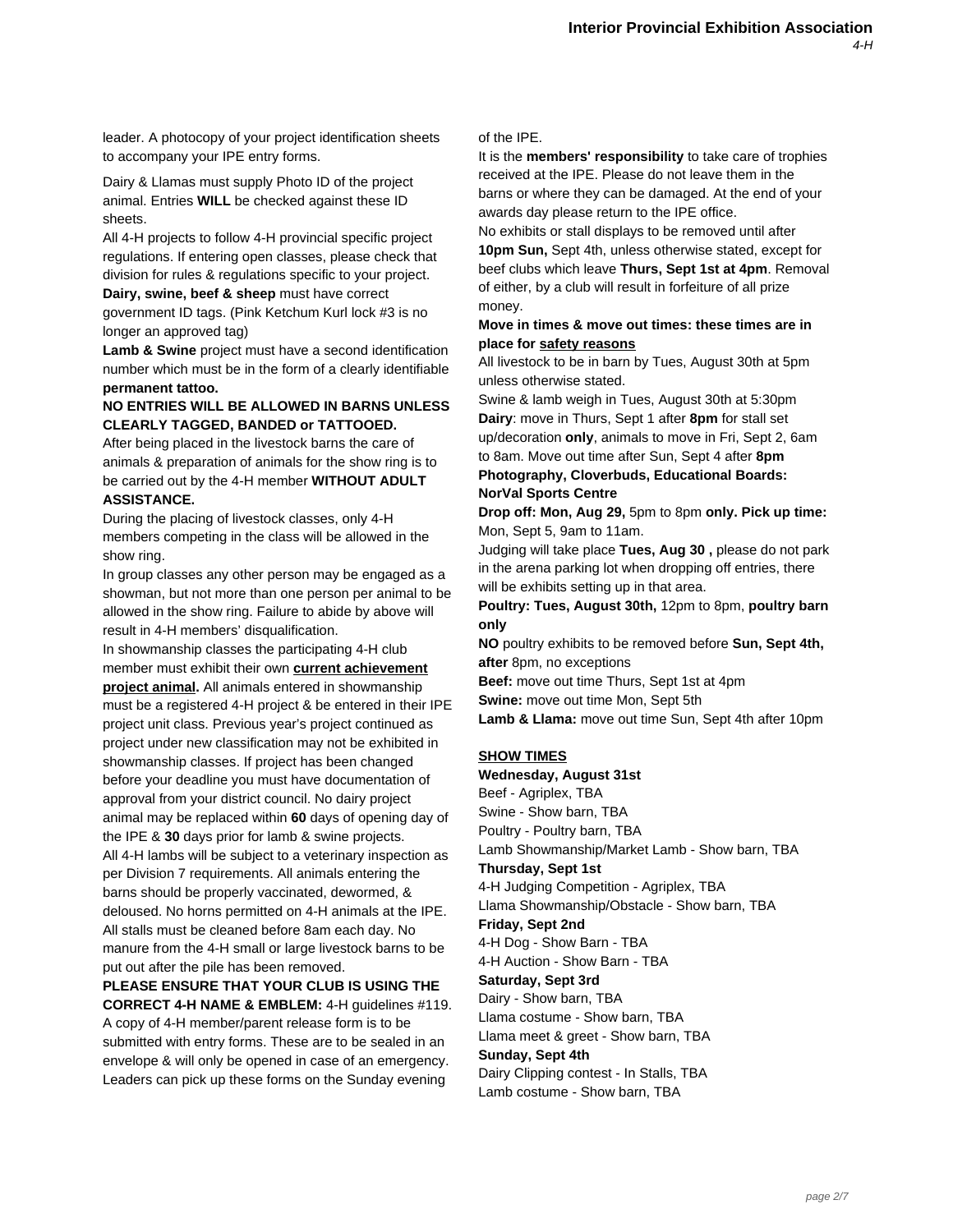# **RBC DOMINION SECURITIES COMMERCIAL BANKING 4-H SCHOLARSHIP:**

RBC Dominion Securities is awarding a 4-H senior member (Grade 10 to 3rd year of post-secondary) attending the IPE. The scholarship awarded must be claimed within 2 years.

**RBC \$1500 AGRICULTURE SCHOLARSHIP:** Entrants must be entered & participate in each of the following classes at the IPE to qualify: 4-H judging competition, 4-H showmanship & one 4-H conformation class. Applicants must be pursuing a post-secondary education in agriculture, agri business or a related discipline. Application is available on website. Applicants must be pursuing a post-secondary education at a University, Technical or Vocational School in any field of study.

**All Scholarship applications must be mailed to the IPE office & postmarked on or before Jul 31.** The [complete rules are](http://www.armstrongipe.com) available on the web at www.armstrongipe.com

### **4-H CLASS SPONSORS**

Avenue Machinery Vernon BMO Buddo Coldstream Ranch Country Tractor Ltd, Armstrong Mike & Lucy Whitbread & Family Mike & Terry Paull & Family North Okanagan Holstein Club RBC Commercial Banking Rellish Transport Royal Canadian Legion Branch #35, Armstrong, Timberstar Kioti Tractors, Vernon Ted Steiger Value Plus 3% Realty - Kelly Brown & Tammy Wolzen Wild Sheep Federation

# **LIVESTOCK CHAMPIONSHIPS (GRAND & RESERVE CHAMPIONS)**

NO ENTRY FEE: 1st & 2nd place winners from Inter club competition classes. PRIZE MONEY: \$6 & \$4

# **INTER CLUB COMPETITION**

At least two members from a Club must compete to qualify for representation. Classes to be arranged within scope of project entries received. Where two or more clubs are entered, classes will be Inter Club. Due to class size, classes may be split at conveners' discretion. Conformation classes: to divide entry where applicable. Please use member's placings from Inter Club classes for their achievement marks if required. Unit 1 market lambs & swine must be properly & completely castrated.

# **DAIRY:**

Entry Fee - \$3.25 per entry Prize Money: \$10, \$9, \$8, \$7, \$6, \$5 **Please enter animals in the first of the two classes they are eligible for:**

**Prizes:** \$10, \$9, \$8, \$7, \$6, \$5 - Unless otherwise noted **Classes:**

- 1. Dairy Calf born January 1st, 2022 to February 28th, 2022
- 2. Dairy Calf born December 1st, 2021 to December 31st, 2021
- 3. Dairy Calf born between September 9th, 2021 and November 30th, 2021 Born between September 9th, 2021 and November 30th, 2021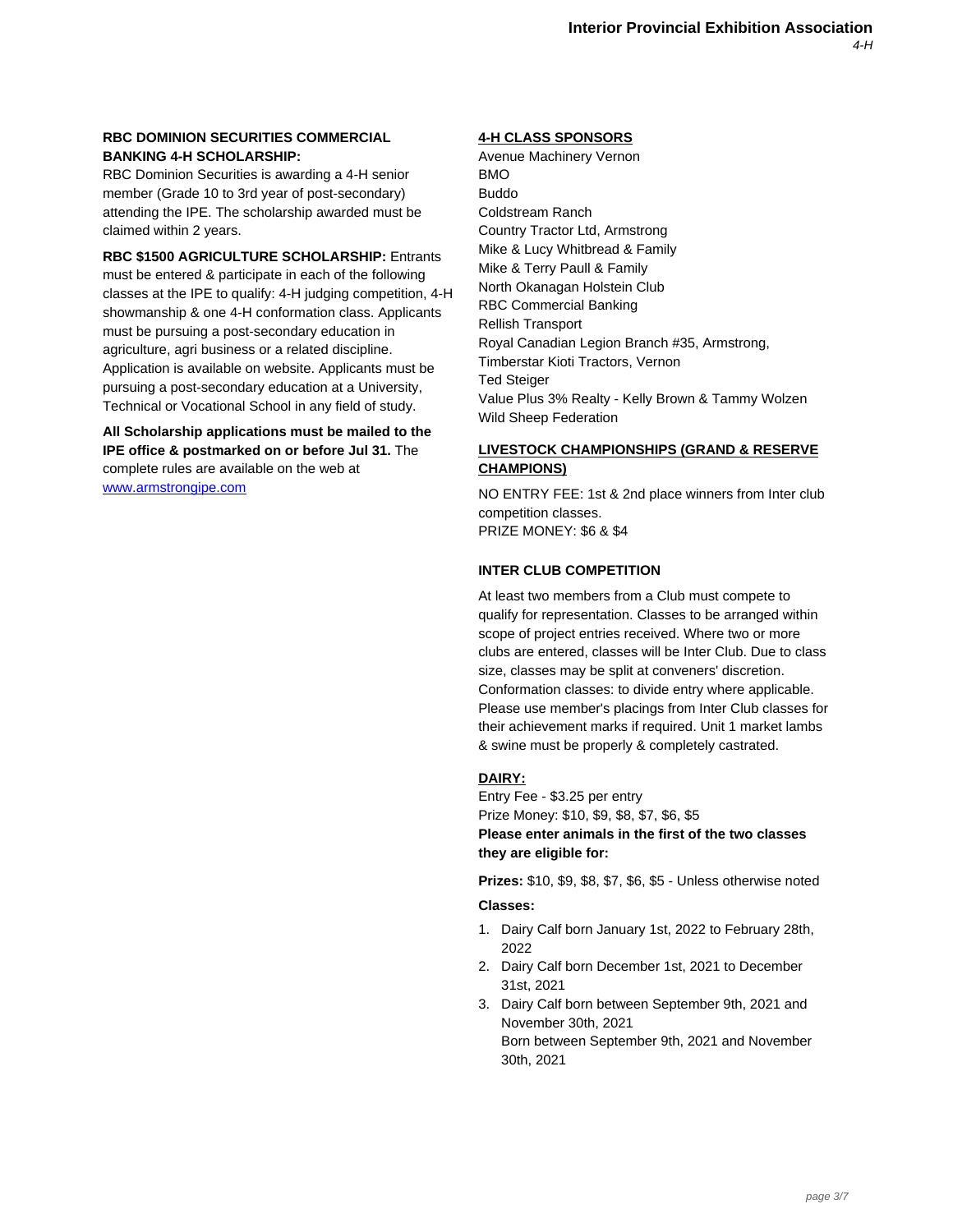- 4. Dairy Calf born September 1st, 2021 to September 9th, 2021
- 5. Dairy Calf born June 1st, 2021 to August 31st, 2021
- 6. Dairy Calf born June 1st, 2021 to August 31st, 2021
- 7. Dairy Calf born March 1st, 2021 to May 31st, 2021
- 8. Dairy Calf born March 1st, 2021 to May 31st, 2021
- 9. Dairy: Group Club competition (4 animals from each club)

Class #9 Minimum of 3 clubs to compete for prize money to be eligible.

Showman allowed.

#### **Championships: Dairy calf, 2 animals from each class** 11. Dairy: Clipping competition

# **BEEF**

ENTRY FEE: - \$3.25 per entry.

PRIZE MONEY: \$10. \$9, \$8, \$7, \$6, \$5

All entries must be a 2022 registered 4-H project that has been shown in a 4-H beef show prior to showing at the IPE.

4-H members are welcome to participate in the open/junior beef show, please use the livestock form for open show entries. See Division 1 - Beef classes etc. Attendance at the Saturday evening beef supper is \$15 per person & must be paid with exhibit entry

- 12. Beef: Unit 3: Yearling heifer, minimum of 12 to 24 months
- 13. Beef: Unit 5: Female, 2-year-old, born in 2020 with her own 2022 calf at foot
- 14. Beef: Unit 6: Female older than 2 years, born 2019 or later with 2022 calf at foot

# **Championships: Beef: Unit 2 heifers Prize:** \$6 **Grand Championship Homegrown Female Beef Prize:** \$100

4-H members are welcome to participate in the open/junior beef show, please use the livestock form for open show entries. See Division 1 - Beef classes etc. Attendance at the Saturday evening beef supper is \$15 per person & must be paid with exhibit entry

#### **SWINE**

ENTRY FEE: - \$3.25 per entry. PRIZE MONEY: \$10, \$9, \$8, \$7, \$6, \$5 All hogs will be weighed on Tues, Aug 30 at 5pm. ID checks to be done at the same time. Please have leaders & members available. NOTE: WEIGHT RESTRICTIONS APPLY

17. Swine: Unit 1: Market hog **Championships: Swine: Market Hog** 19. Swine: Unit 2: Gilt **Championships: Swine: Unit 2 Gilt**

- 21. Swine: Unit 3: Yearling sow previous years achievement project
- 22. Swine: Unit 4: 2-year-old sow previous years achievement project
- 23. Swine: Unit 5 & 6: Senior management

# **LAMB**

ENTRY FEE: - \$3.25 per entry. PRIZE MONEY: \$10. \$9, \$8, \$7, \$6, \$5

**Lambs will be weighed on Tues, Aug 30 at 5:30pm. ID & vet checks to be done at same time. Please have members & leaders available at this time.**

All lambs at the IPE must have their tails docked as per **4-H rules** (Jan 2018).

The docked tail must cover the vulva in ewes & the equivalent length in rams. Tails are to be docked NO shorter than the distal end of the caudal fold. Any lambs with tails too short will be disqualified from the IPE.

All Lambs must be tattooed & tagged with the correct government ID tags.

NOTE WEIGHT RESTRICTIONS WILL APPLY

- 24. Lamb: Unit 1: Market lamb
- 25. Lamb: Open Market Lamb

Market Lamb can show in Open Market

# **Championships: Lamb: Market Lamb**

27. Lamb: Unit 2: Ewe lamb **Championships: Lamb: Unit 2 Ewe**

# **Grand Champion Home Grown Lamb: from above classes Prize:** \$50

- 30. Lamb: Unit 3: Yearling ewe previous years achieved project
- 31. Lamb: Unit 4: Ewe with lamb at foot
- 32. Lamb: Costume Class: Sun 12:30pm, open to junior & seniors

Both member & lamb to be outfitted with a costume. NO ENTRY FEE

# **LLAMA**

ENTRY FEE: - \$3.25 per entry.

PRIZE MONEY: \$10. \$9, \$8, \$7, \$6, \$5 Project photo **ID** sheet is required to be attached to form. **HEALTH:** Any animal showing any symptoms of disease will be rejected by the 4-H committee. All rules as per 4-H

publication # 6201 apply.

- 33. Llama: Unit 4a: Packing with a llama
- 34. Llama: Obstacle course
- 35. Llama: Costume Class: Open to junior & seniors, both member & llama to wear a costume

# **DOG**

ENTRY FEE: - \$3.25 per entry. PRIZE MONEY: \$10. \$9, \$8, \$7, \$6, \$5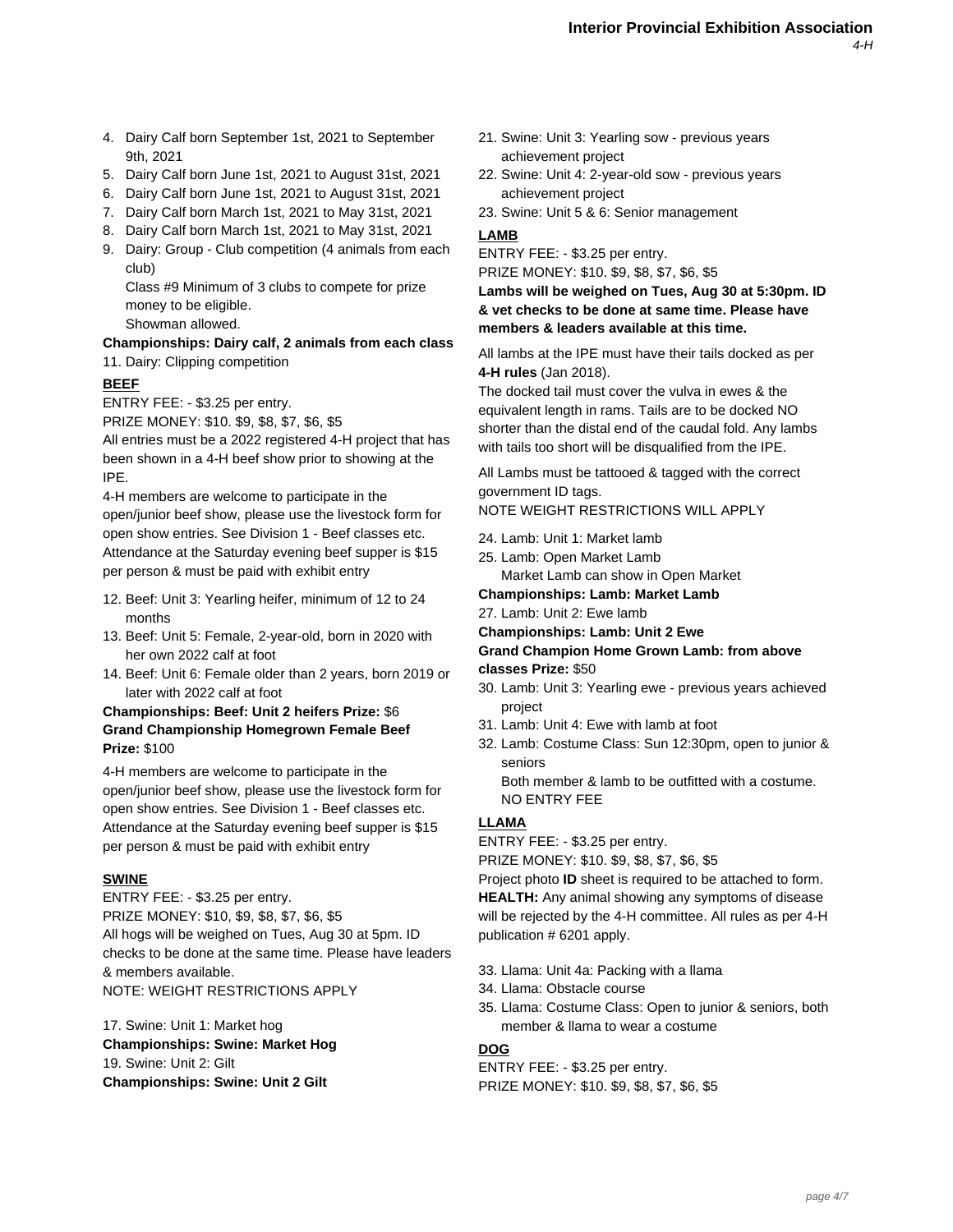All members & projects will enter through the Wood Avenue gate, closest to the Agriplex, 15 minutes before the class starts & leave the grounds 20 minutes after the class is over. Large Dogs: to be walked on leash into the grounds & not removed from the leash unless required by the judge. Small Dog: carried in a suitable dog carrier. Must have a minimum of 3 entries entered & shown in a class for the class will be combined or cancelled.

#### 36. Dog: Unit 1: Beginning novice obedience

#### **POULTRY**

ENTRY FEE: - \$3.25 per entry.

PRIZE MONEY: \$10. \$9, \$8, \$7, \$6, \$5

All birds must be properly identified with leg bands, NO BANDS - Bird will be disqualified, please put band number on entry form, a copy of the project ID sheet is required to be attached to form.

**Health:** any birds showing any symptoms of disease, mites or lice will be rejected by the poultry show committee. All rules as per 4-H publication #1101 will apply. Urban Trio consist of 3 females. Minimum 3 entries per class.

- 37. Poultry: Unit 1: Exploring poultry, large or bantam chicken breeds, Trio or Urban Trio
- 38. Poultry: Unit 1: Exploring poultry, turkey or waterfowl, Trio or Urban Trio

#### **PHOTOGRAPHY**

ENTRY FEE: - \$3.25 per entry.

PRIZE MONEY: \$10. \$9, \$8, \$7, \$6, \$5

General Rules

a. Exhibitor must be a registered member of a 4-H Photography club.

b. All entries must originate as a photograph, taken with a camera (film or digital) by the exhibitor.

c. All prints must be on photo quality paper, regardless of printing method used.

d. Digital photographs (with no enhancements or

changes) will be judged in with the standard classes. Digital enhanced photographs will not be accepted.

e. No names or titles are permitted on the front, unless otherwise stated.

f. Multiple entries of the same photograph in different classes are not permitted.

g. Judging will be done by experienced photographer(s), photographs can be black & white or colour.

All photographs are to be 5" x 7" unless otherwise stated. h. No more than one (1) print may be entered in the same class.

i. All photographs must be firmly mounted on or behind black bristol board or lightweight matting board. No heavy backing, frames or glass will be accepted.

j. Picture stories or collection of pictures, to be mounted together on bristol board with a maximum 1" border around display, NO CAPTIONS.

k. Mats or other mounting material must not extend more than 1" from the edge of the photo on all sides.

(The number of entries to be displayed makes this rule necessary - no exceptions will be made).

l. If mats are used, the resulting VISIBLE photograph must meet the minimum size requirement. For example, the visible part of the print must be 5" x 7", matted or unmatted, to be considered a 5" x 7" print.

Often a commercially purchased mat for a 5" x 7" print will result in the VISIBLE PART of the photograph being 4" x 6".

This would disqualify the photograph.

- m. On the back ALL entries clearly display:
- 1) 4-H Club & Exhibitors name
- 2) Exhibitors age
- 3) Class number

Please enter 4-H unit(s) members are currently registered in.

- 39. Photography: Unit 1a: A picture of a home for people or others
- 40. Photography: Unit 1b: A Collection of 3 5" x 7" of a 4-H activity or project
- 41. Photography: Unit 2a: A photograph showing action/motion
- 42. Photography: Unit 2b: A collection of 3 5" x 7" each showing a different emotion of a person
- 43. Photography: Unit 3a: A photograph of still life, arranged composition
- 44. Photography: Unit 3b: A photo story of 5 5" x 7" pictures from a field trip, farm visit, petting zoo or community event
- 45. Photography: Unit 4a: A portraiture of an individual, child, or group
- 46. Photography: Unit 4b: A photo story of 5 5" x 7" pictures depicting the topic "This Is my BC"
- 47. Photography: Unit 5a: A photograph that triggers a reaction in the viewer
- 48. Photography: Unit 5b: A photo story of 5 5" x 7" pictures depicting the topic "This is my 4-H"
- 49. Photography: Senior Management, Unit 6a & 7a: Two (2) pictures using the black & white settings on your camera
- 50. Photography: Senior Management, Unit 6b & 7b: Prepare a photo story with a 4-H theme of 5 - 5" x 7" photos

#### **CLOVERBUD**

ENTRY FEE: - \$3 per entry.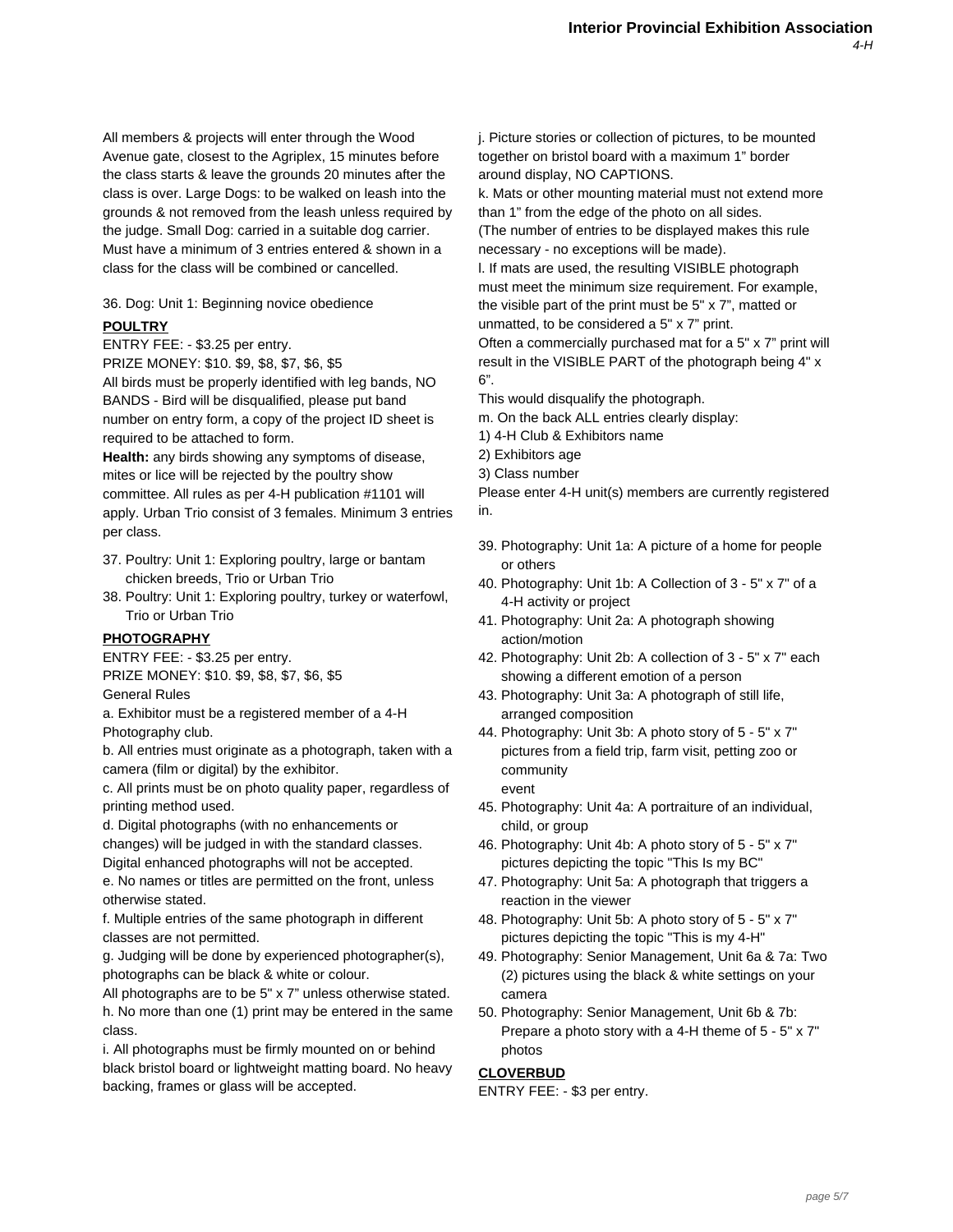# PRIZE MONEY: \$10. \$9, \$8, \$7, \$6, \$5

Cloverbud is one of the newest projects, created specifically for 6 to 8-year-old children, not competing with the rest of the 4-H members, but to explore the various projects that 4-H & agriculture offer. Watch for Cloverbud displays at the IPE. The 4-H members & the 4- H Leaders working with them are proud to display what they've learned.

- 51. Cloverbud: Unit 1: Create a pinecone bird feeder
- 52. Cloverbud: Unit 2: Create an 8½" x 11" vegetable themed coloured place mat
- 53. Cloverbud: Unit 3: Livestock handling poster
- 54. Cloverbud: Hanging floral basket 12" to 14" These baskets will be displayed in the 4-H tent & watered daily by the 4-H Ambassadors. Displays are limited, entries accepted on a first come basis until space is filled.

# **JUDGING COMPETITION**

Leaders to enter those intending to compete on entry form. **Entry closing date July, Friday 8**

All members & leaders to arrive at the Agriplex by 11:30am

ENTRY FEE: \$3.50 per member PRIZE MONEY: (for project judging) 1st: \$10, 2nd: \$9, 3rd: \$8, 4th: \$7, 5th: \$6, 6th: \$5

#### **Aggregate prizes for Judging Competition**

1st: \$10, 2nd: \$9, 3rd: \$8.

Scoring as per 4-H Council guidelines. If a Scribe is required, please indicate the members name on the entry form. Aggregate will include 4-H member's project placing from classes 53 & 54

Each contestant to judge TWO of the following one of which must be their project: dairy, beef, swine, llama, horse, sheep, poultry, photography

55. Judging Competition: Open to junior 4-H members 56. Judging Competition: Open to senior 4-H members 57. Judging Competition: Oke Swenson judging **Prize:** \$0

#### **Oke Swenson Judging**

Team of two members from the same project. In the case of members competing for the **OKE SWENSON**

**TROPHY,** three classes must be judged by one team member, one of which will be marked for achievement only. The second team member is to judge two classes. Each member must judge their own project. The other classes must be separate

& different. ie Team member #1 judges - own project, sheep, dairy. Team member #2 judges – own project, & Llama. Team member #1 own project judging would be marked for achievement only.

### **SHOWMANSHIP**

Leader to enter those intending to compete on entry form. All animals entered in showmanship must be a registered 4-H project & be entered in the IPE project unit class. Judged on the member's ability to show any animal to its best advantage.

ENTRY FEE: \$2.50 per member.

PRIZE MONEY: \$10, \$9, \$8., \$7., \$6., \$5.

Rosettes only for championship classes. Classes will be set up according to number of entries in each age category.

Please enter dairy members in first of the two classes they are eligible for.

# **Classes 58 to 90 (excluding Showmanship Swine: Grand Champion)**

**Sponsored by: Rellish Transport Services**

# **Showmanship Dairy: Grand Champion**

58. Showmanship Dairy: Junior 9 & 10 years of age

- 60. Showmanship Dairy: Intermediate 11 & 12 years of age
- 62. Showmanship Dairy: Senior 13 years of age
- 63. Showmanship Dairy: Senior 14-15 years of age
- 65. Showmanship Dairy: Senior 17- 19 years of age

**Showmanship Swine: Grand Champion Prizes:** \$25, \$15

Sponsored by Mike & Terry Paull & Family

- 67. Showmanship Swine: Junior 9 & 10 years of age
- 68. Showmanship Swine: Intermediate 11 & 12 years of age
- 69. Showmanship Swine: Senior 13 to 19 years

#### **Showmanship Lamb: Grand Champion**

- 71. Showmanship Lamb: Junior 9 & 10 years of age
- 72. Showmanship Lamb: Intermediate 11 & 12 years of age
- 73. Showmanship Lamb: Senior 13 to 19 years
- **Showmanship Llama: Grand Champion**
- 75. Showmanship Llama: Junior 9 & 10 years of age
- 76. Showmanship Llama: Intermediate 11 & 12 years of age
- 77. Showmanship Llama: Senior 13 to 19 years

#### **Showmanship Beef - Grand Champion**

- 79. Showmanship Beef: Junior 9 & 10 years of age
- 80. Showmanship Beef: Intermediate 11 & 12 years of age
- 81. Showmanship Beef: Senior 13 to 19 years
- **Showmanship Poultry Grand Champion**
- 83. Showmanship: Poultry Junior 9 & 10 years of age
- 84. Showmanship: Poultry Intermediate 11 & 12 years of age
- 85. Showmanship: Poultry senior 13 to 19 years